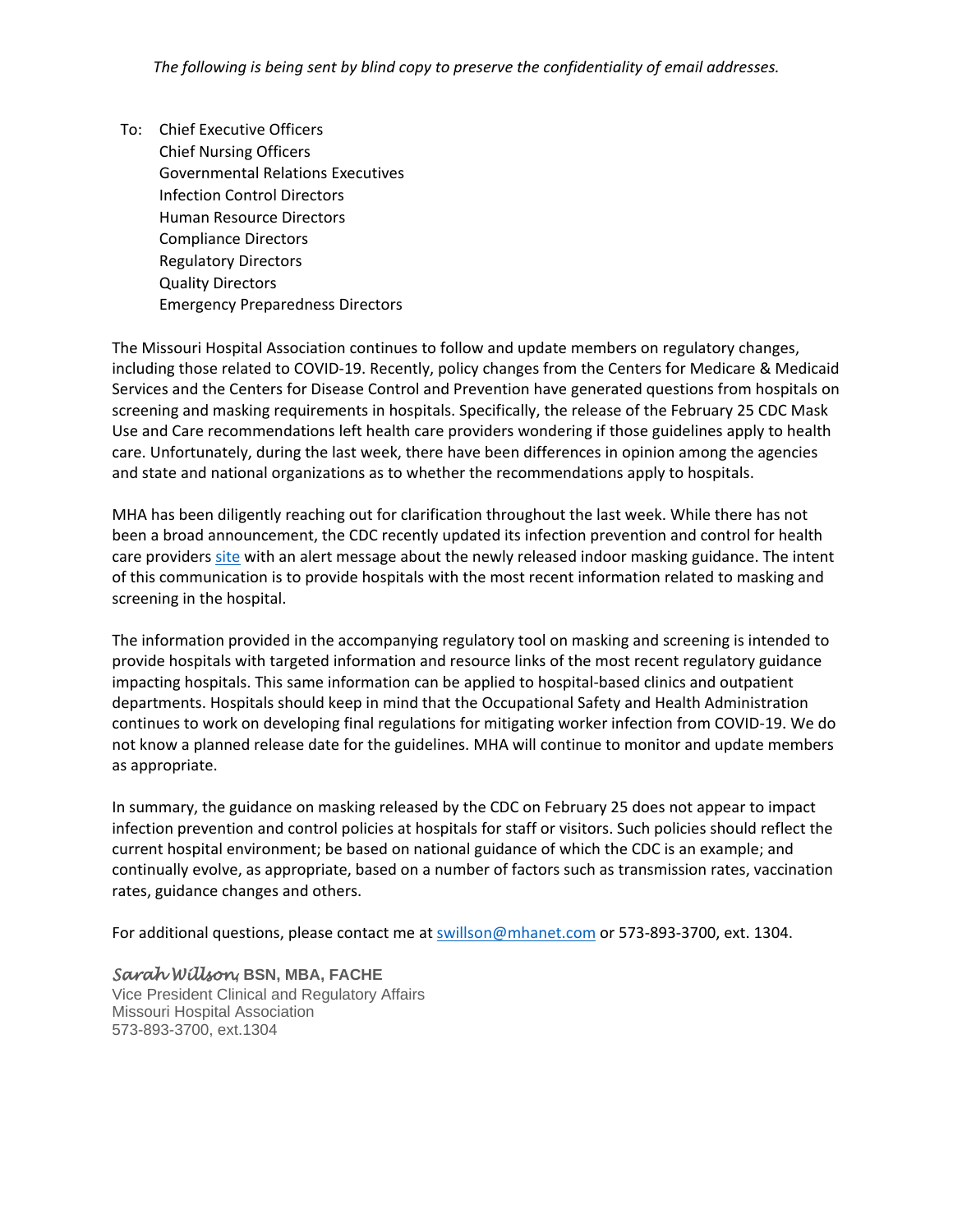## Masking and Screening of Staff and Visitors

| <b>Regulatory Document</b>                                                                                                                                                                                                                                                 | <b>Agency</b> | <b>Date</b><br><b>Issued/Revised</b> | <b>Key Message</b>                                                                                                                                                                                                                                                                                                                                                                                                                                                                                                                                                                                                                                                                                                                                                                                                                                                                                                                                                                                                          |
|----------------------------------------------------------------------------------------------------------------------------------------------------------------------------------------------------------------------------------------------------------------------------|---------------|--------------------------------------|-----------------------------------------------------------------------------------------------------------------------------------------------------------------------------------------------------------------------------------------------------------------------------------------------------------------------------------------------------------------------------------------------------------------------------------------------------------------------------------------------------------------------------------------------------------------------------------------------------------------------------------------------------------------------------------------------------------------------------------------------------------------------------------------------------------------------------------------------------------------------------------------------------------------------------------------------------------------------------------------------------------------------------|
| <b>Guidance for the</b><br>Interim Final Rule -<br><b>Medicare and</b><br><b>Medicaid Programs;</b><br><b>Omnibus</b><br><b>COVID-19 Health Care</b><br><b>Staff Vaccination</b><br>(QSO-22-11-ALL)<br><b>Attachment D:</b><br><b>Hospital</b><br><b>Attachment I: CAH</b> | <b>CMS</b>    | 1/20/22                              | Consistent with guidance found in QSO-21-08-NLTC, CMS does not specifically mention masking or<br>screening as part of the vaccination final rule. Instead, the regulatory requirement includes having a<br>process for ensuring the implementation of additional precautions, intended to mitigate the transmission<br>and spread of COVID-19, for all staff who are not fully vaccinated for COVID-19.                                                                                                                                                                                                                                                                                                                                                                                                                                                                                                                                                                                                                    |
| <b>Interim Infection</b><br><b>Prevention and</b><br>Control<br><b>Recommendations for</b><br><b>Healthcare Personnel</b><br>During the COVID-19<br>Pandemic                                                                                                               | <b>CDC</b>    | 2/2/22                               | The CDC states in the Interim Infection Prevention and Control Recommendations that the new COVID-19<br>Community Levels recommendations related to masking do not apply in health care settings, such as<br>hospitals and nursing homes. Instead, health care settings should continue to use community<br>transmission rates and continue to follow the CDC's infection prevention and control recommendations<br>for health care settings.<br>Visitor Masking and Screening: Masking and screening still are recommended, according to the CDC.<br>While CMS is not going to tell the hospital that the CDC is the only source of national guidelines, it is<br>widely accepted as such. The guidance does not state that screening must be done in person; however,<br>the hospital should consider how they will ensure those who have recently tested positive, have<br>symptoms or have had close contact with someone who is positive are properly managed.<br>Hospital Staff Masking and Screening: Same as above. |